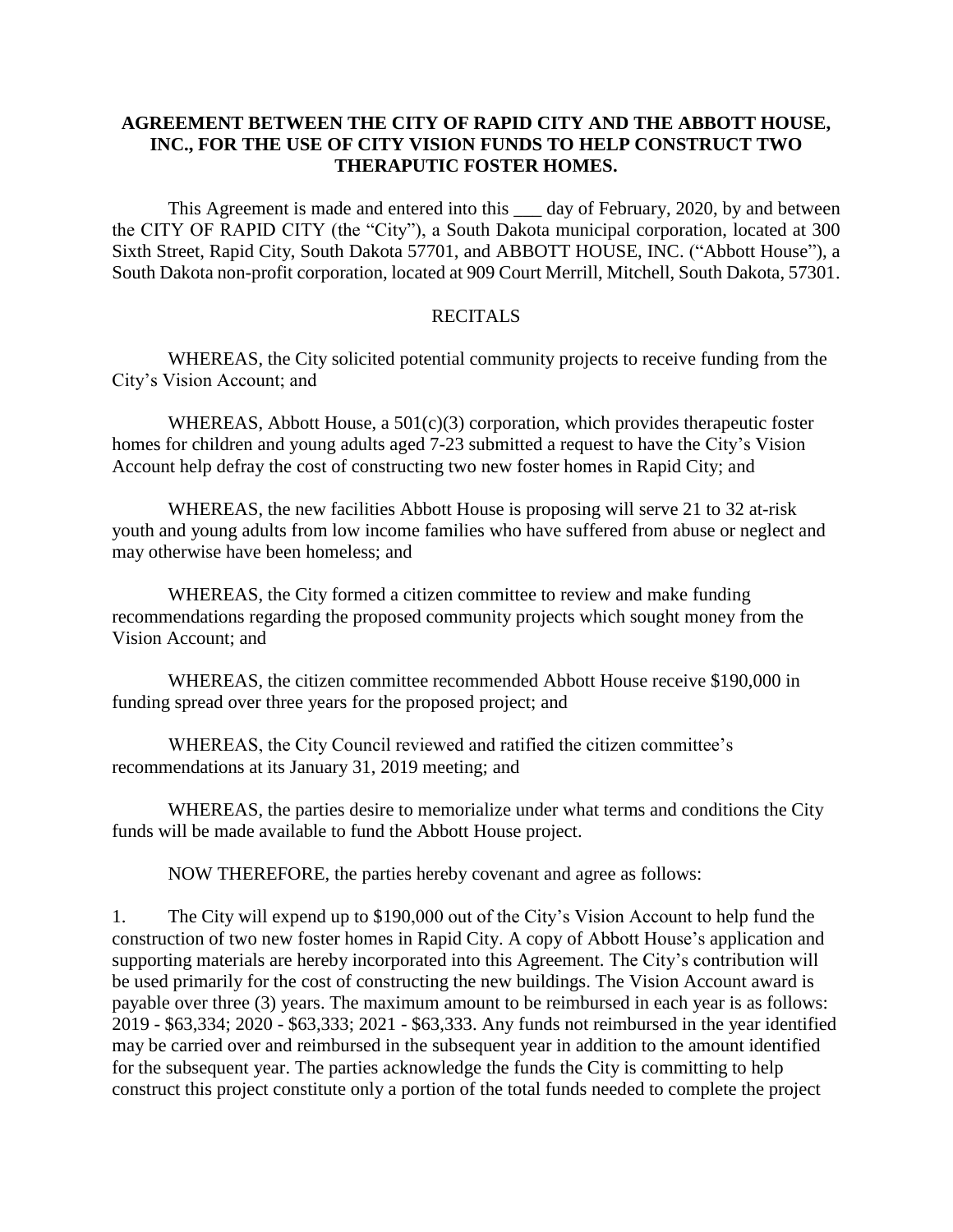and the City is under no legal obligation to provide any additional funds. In the event of a shortfall in the funds needed to complete the project, Abbott House will either need to make changes to the scope of the project that decrease the total project costs, or make up the difference in the total cost out of other funding sources.

2. Abbott House will be solely responsible for designing and constructing the project contemplated in this Agreement. Abbott House has indicated to the City it has sufficient funds to cash flow this project and receive periodic reimbursement from the City. The City will review the payment invoice and then reimburse Abbott House for those expenditures up to the amounts identified in Paragraph 1 of this Agreement. Abbott House agrees to provide to the City with any request for reimbursement sufficient documentation so that the City can insure the payment is for the project, is consistent with the proposal identified in Abbott House's application, and the contractors have already been paid for the invoices being submitted. Abbott House acknowledges that processing multiple invoices places an administrative burden on the City's Finance Office and agrees to work with the City to limit the amount of reimbursement requests as much as possible. Ideally, Abbott House will fund the project from other sources and be reimbursed once each year for the qualifying expenditures once the maximum reimbursement amount for that year has been reached. If the City identifies an issue with a request for reimbursement, the City may withhold approval of such reimbursement until the issues which have been identified are resolved, or may proceed with processing the payment, but withhold any disputed amounts from future payments if the issue is not resolved in a reasonable time period. The City agrees to work diligently with Abbott House and its contractors to resolve any disputes and the City further agrees that it will not unreasonably withhold any payments or reimbursements to Abbott House.

3. Due to the use of public funds in the construction of this project, Abbott House agrees that the selection of contractors for the construction of the improvements contemplated by this Agreement shall comply with all provisions of South Dakota law regarding the expenditure of public funds. These provisions are contained in Chapters 5-18A through 5-18D of the South Dakota Codified Laws. The City specifically acknowledges that Abbott House may engage a construction manager, a construction manager at risk, or engage in a design-build process consistent with state law. Abbott House agrees to provide the City with any and all documentation necessary to demonstrate to the City's satisfaction that it has complied with this provision.

4. If Abbott House substantially alters the project from the presentation it made to obtain funding, fails to meet any of the deadlines established in this Agreement, or suspends construction on the project for more than four (4) months once construction has commenced, Abbott House shall be in material breach of this Agreement. If Abbott House is in material breach, the City may unilaterally terminate its remaining obligations under this Agreement. The City shall provide written notice to Abbott House of such breach and Abbott House shall have thirty (30) days to remedy or cure such breach. To the extent that Abbott House has incurred reimbursable expenses under this Agreement prior to its termination by the City, the City will reimburse Abbott House for those expenses pursuant to the terms of this Agreement.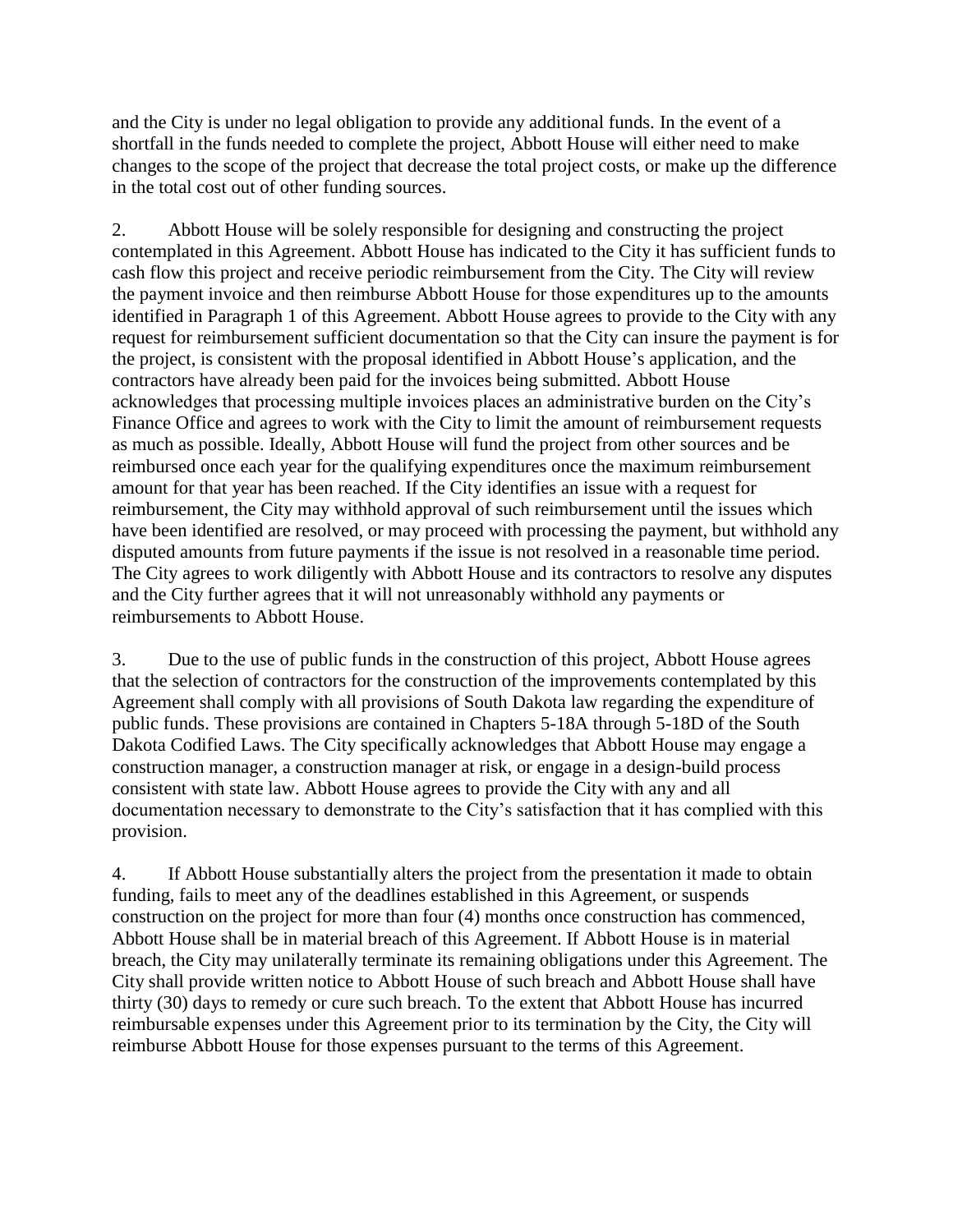5. Abbott House acknowledges the City's commitment to provide \$ 190,000 towards the completion of this project is good and sufficient consideration for the promises it has made herein. Abbott House further acknowledges that absent the promises made herein, the City would not have agreed to provide these funds. The City acknowledges that Abbott House's commitment to construct two new foster homes for children and young adults in the community, especially for children from low income families that might otherwise be homeless, constitutes sufficient good and valuable consideration for the promises it has made herein. The City further acknowledges that absent the promises it has made in this Agreement, Abbott House would not have undertaken other financial obligations necessary to fund the project described herein.

6. If any provisions or terms of this Agreement are held to be unconstitutional, invalid, or otherwise unenforceable by any court or tribunal having jurisdiction over the parties the remainder of this Agreement shall remain in full force. Any such determination of invalidity shall not affect any other provision of this Agreement if the remaining sections or provisions can be given effect without the invalid section or provision.

7. This Agreement shall be deemed to be prepared jointly by the parties hereto and neither shall be deemed to be its sole author. In the event of any claim of ambiguity, no provision shall thereby be construed against either party.

8. This Agreement is intended solely for the benefit of the parties hereto and shall not be enforceable by, or create any claim of right or right of action, in favor of any other party. The terms and conditions of this Agreement may be modified only in a written amendment that is duly executed by the parties hereto. Neither party may assign, directly or indirectly, all or part of its rights or obligations under this Agreement without the prior written consent of the other party. Subject to this restriction, this Agreement shall be binding upon and inure to the benefit of the parties hereto and their respective successors, assigns, and legal representatives.

9. Failure of a party to insist upon adherence to any term of this Agreement on any occasion shall not be considered a waiver or deprive that party of the right thereafter to insist upon adherence to that term, or any other term, of this Agreement.

10. The validity, interpretation, construction, and performance of this Agreement shall be governed by the laws of the State of South Dakota. Any action to interpret or enforce this Agreement shall be venued in the Seventh Judicial Circuit in Pennington County, South Dakota.

11. This Agreement constitutes the entire agreement of the parties regarding this matter. No other promises or consideration form a part of this Agreement. All prior discussions and negotiations are merged into this document or have been intentionally omitted.

Dated this <u>equal</u> day of February, 2020.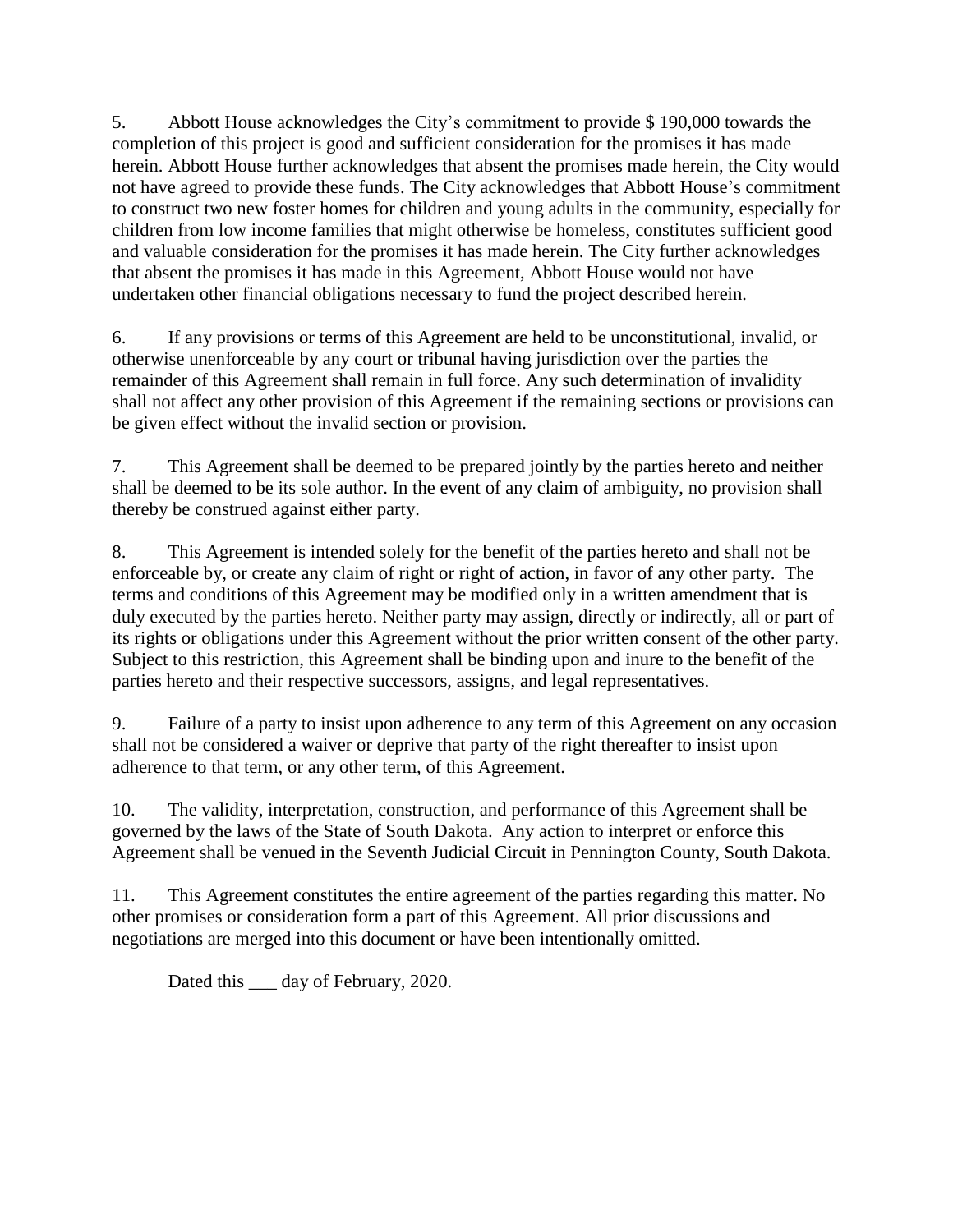CITY OF RAPID CITY

Steve Allender, Mayor

\_\_\_\_\_\_\_\_\_\_\_\_\_\_\_\_\_\_\_\_\_\_\_\_\_\_\_\_\_\_\_\_\_\_\_\_

ATTEST:

Pauline Sumption, Finance Officer

\_\_\_\_\_\_\_\_\_\_\_\_\_\_\_\_\_\_\_\_\_\_\_\_\_\_\_\_\_\_\_\_\_\_\_

## **THE REST OF THIS PAGE HAS INTENTIONALLY BEEN LEFT BLANK**